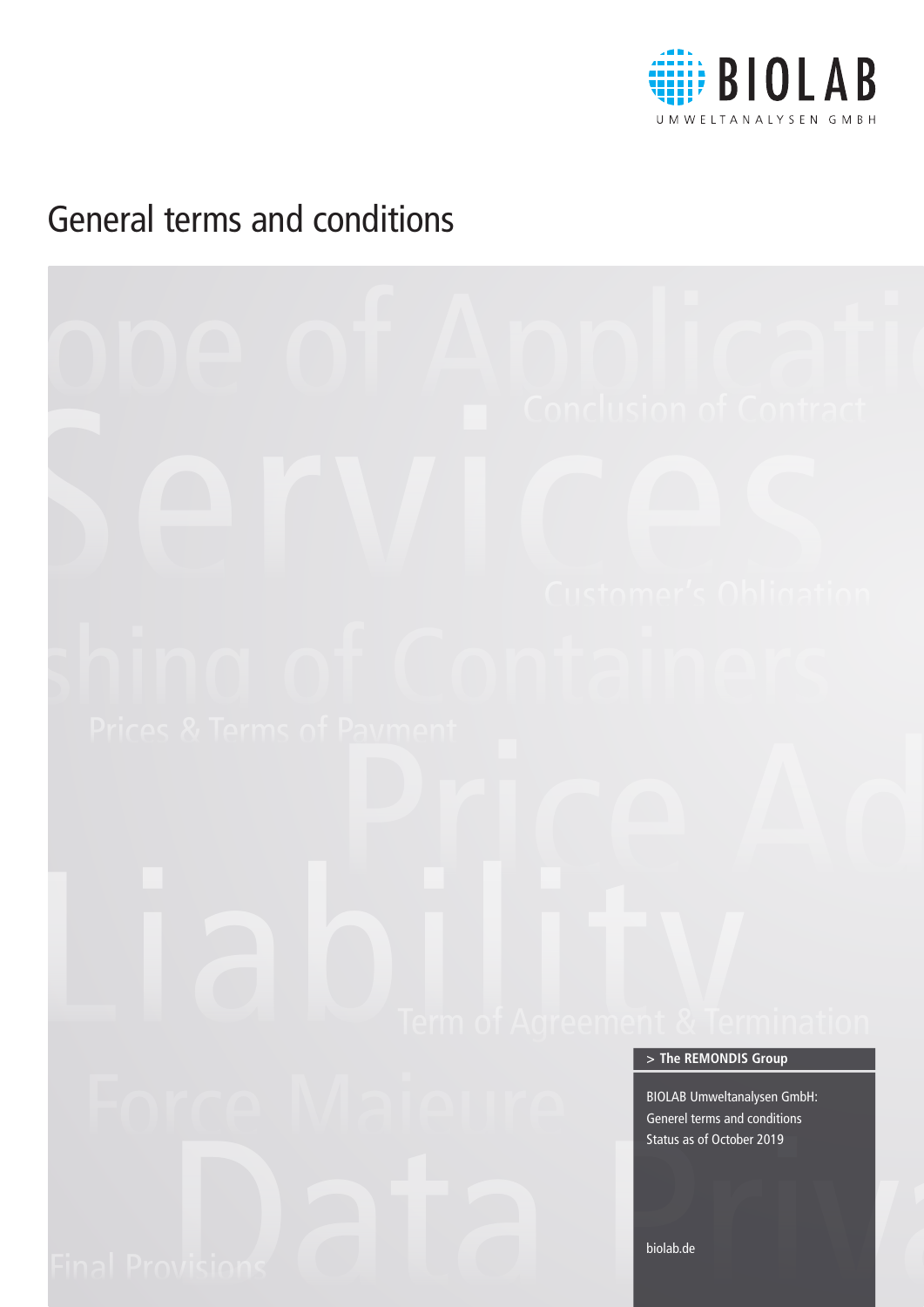#### **> 1 Scope of application**

(1) All contracts and/or orders shall be accepted and executed in compliance with the conditions specified below. By placing the order, the customer shall recognise these conditions as legally binding. Other general terms and conditions shall only be binding if BIOLAB Umweltanalysen GmbH (hereinafter referred to as BIOLAB) has acknowledged them in writing.

#### **> 2 Scope and execution of the order**

(1) The scope of services of a contract and/or order shall be defined before placing the order. Any change to the agreed scope of services shall be made in writing. The subject matter of the order shall be the preparation of work results in form of chemical environmental analyses, consulting, monitoring and in-spections, expert activities, determination of causes and analytical consulting services. Any term for the execution of the order shall be considered non-binding, unless expressly agreed as binding in writing. By ordering or handing over the sample (s), the customer declares that the offer of BIOLAB has been understood and accepted in terms of price and scope.

#### **> 3 Work results**

(1) The work results prepared by BIOLAB shall only be considered binding, with respect to the customer, by means of written work results signed by employees of BIOLAB who are authorised to sign. In case of a justified complaint relating to work results, a new report with a sequential version number shall be prepared. The report/statement/expert opinion having the highest version number shall be considered binding. All previous versions shall be destroyed or returned to BIOLAB by the customer. Any intermediate reports previously prepared at the customer's request and provided measurement results and other intermediate results shall only be preliminary and not be legally binding. The same shall apply to the provision of work results on electronic data carries (e-mail) and customer-specific report formats.

#### **> 4 Warranty**

(1) Any warranty claim of the customer shall be subject to a limitation period of one year from the statutory start of limitation. This reduction of the term of limitation to one year shall not apply to claims for damages resulting from a defect which are based on an intentional or grossly negligent violation of the obligations of BIOLAB or on an intentional or grossly negligent violation of one of BIOLAB's servants and in case of environmental damage and any damage to life, body and health. The reduction of the term of limitation to one year shall not apply if BIOLAB has fraudulently concealed a defect or has taken over a guarantee.

# **> 5 Liability**

(1) BIOLAB shall be liable for damages – irrespective of the legal ground – without any restriction in case of intent and gross negligence. The same shall apply if BIOLAB has fraudulently concealed a defect or has taken over a guarantee so. For the rest, BIOLAB shall, in case of simple negligence, only be liable a) for damage resulting from death and injury to body and health and b) for damage arising from the violation of a material contractual obligation (the fulfilment of which enables the proper execution of the contract in the first place and whose compliance the contractual partner regularly relies on and may rely on). However, in case of b), the liability shall be limited to the replacement of the foreseeable damage typically occurring. The above limitation of liability shall also apply in case of violations of duties through or for the benefit of persons whose fault BIOLAB is responsible for pursuant to statutory regulations.

#### **> 6 Customer's liability**

- (1) The customer shall be liable, with respect to BIOLAB, for the accuracy of the information provided by it. It shall especially reimburse BIOLAB for any additional expenses arising from any inaccuracy (e.g. for cleaning/repair of analytical apparatuses through loading of uncommunicated high pollutant concentrations).
- (2) Moreover, the customer shall also be liable for the admissibility of the property accesses, sampling, sounding and drilling operations required from BIOLAB in connection with the commissioned services. It shall especially reimburse BIOLAB for any additional expenses arising from any inaccuracy (e.g. waiting and standstill time because of cleaning/repair of analytical and sampling apparatuses as a result of loading with uncommunicated high pollutant concentrations). Besides, the customer shall be liable for any direct and indirect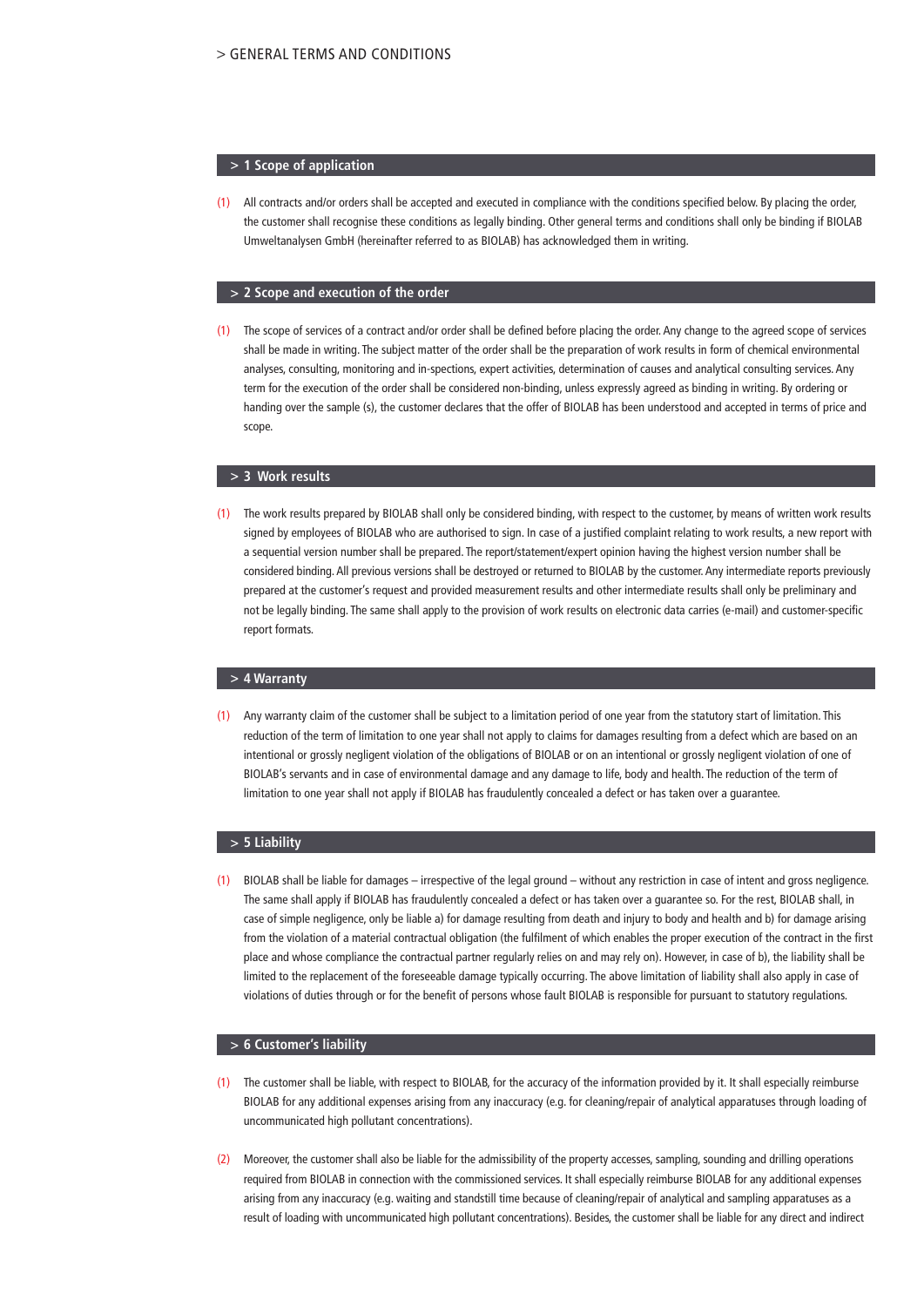damage resulting from the fact that the customer or its servants violate its contractual obligations and shall indemnify BIOLAB from any claims of third parties arising out of it, if required.

#### **> 7 Protection of the work results**

(1) The customer shall guarantee that the works results prepared by BIOLAB in the context of the order will only be used for its own purposes. The reproduction or publication of work results in extracts – especially for promotional purposes – shall be subject to the written consent of BIOLAB.

#### **> 8 Confidentiality**

(1) BIOLAB commits to provide the customer with all results prepared in connection with the order and to neither publish nor disclose them to third parties without its consent. BIOLAB further commits to treat all information of the customer received in connection with orders confidential.

# **> 9 Storage of samples, test item/samples – delivery and storage**

- (1) In case of dispatch of test items/samples by the customer and transfer of the test items/samples to BIOLAB or the contract carrier commissioned by BIOLAB, as the case may be, the test material shall appropriately be packed in break-proof packaging by the customer according to regulations and in a manner suitable for transport as well as pursuant to any further directions given by BIOLAB or the contract carrier, as the case may be.
- (2) If the customer is aware of any dangerous substances contained in test items/samples, the carrier and BIOLAB shall be informed of all hazard and handling information which it is aware of in due time before transfer. The customer affirms that all other test items/ samples are in a stable, flawless state and do not present any danger in connection with their content. The customer shall be liable for any damage, injury and case of sickness incurred by BIOLAB or an employee of BIOLAB or a contract carrier used by BIOLAB or a third party as a result of a violation. In case of violation of these obligations, the customer shall indemnify BIOLAB from any claim for damages of the respective employees and carriers commissioned by BIOLAB and/or other third parties when it is due.
- (3) Unless otherwise agreed, the test items/samples provided for examination shall be kept for no longer than 3 months with BIOLAB, as far as permitted by their condition (water samples 4 weeks). As far as large bulks of test items/samples are concerned, representative partial samples which enable subsequent examinations and checks, if required, shall be kept. Following this period, the test items/ samples shall be disposed of by BIOLAB as a service. This shall exclude the disposal of dangerous waste for the purposes of §48 of the Kreislaufwirtschaftsgesetz [German Waste Management Act] (e.g. test items/samples containing dioxin and PCB or heavy metals). These high-load test items/samples shall be returned to the customer at its expense or disposed of at its expense.

#### **> 10 Raw data, archive**

(1) Raw data and results relating to examinations in the accredited area shall be archived for 5 years in compliance with the respective approval conditions.

#### **> 11 Prices**

(1) The prices agreed with BIOLAB upon conclusion of the contract for the specified services based on the respectively valid BIOLAB price list shall be applicable. All prices shall be exclusive of the applicable statutory sales tax. As far as the related preconditions are fulfilled, the billing shall be made in accordance with the reverse-charge procedure.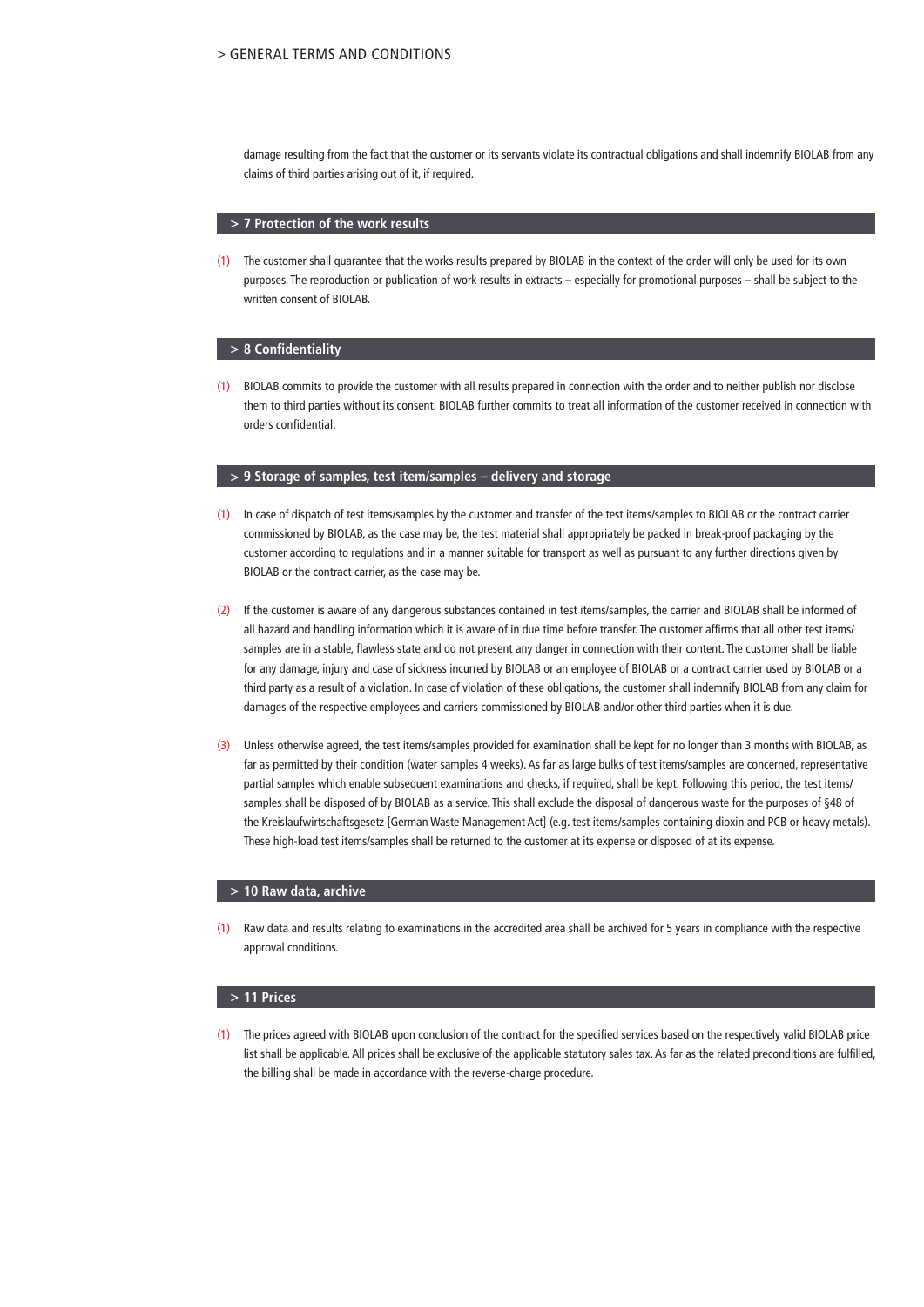### **> 12 Terms of payment**

- (1) Unless otherwise agreed, the invoice amounts shall be due 14 days from the invoice date without any deduction. If the customer defaults with payment, § 288 of the BGB (Bürgerliches Gesetzbuch) [German Civil Code] shall be applicable. The contractor shall be entitled to send the pre-notification to the customer subject to a shorter term than 14 days prior to the due date. Any allowance of a discount shall be made in writing.
- (2) If, in case of continuing obligations or services to be provided only after expiry of 4 months from the conclusion of the contract, the costs which the price calculation is based on, especially wage costs and ancillary wage costs, flat-rate service and energy charge, taxes, and relevant commodities price indexes etc. change, the contractor shall be entitled to adjust the contract to the changed conditions.
- (3) The adjustment shall be asserted in writing by specifying the reason of change. If the price adjustment according to the previous paragraph results in the costs being increased by more than 10 % of the agreed total price, the customer shall be entitled to terminate the contract subject to a term of 4 weeks to the end of the quarter.

#### **> 13 Data controller**

(1) The data controller in terms of the General Data Protection Regulation and other national data protection laws of the member states as well as other data protection regulations is:

UCL Umwelt Control Labor GmbH Josef-Rethmann-Str. 5 44536 Lünen P +49 2306 2409-0 F +49 2306 2409-10 info@ucl-labor.de

#### (2) **Data protection officer**

The data protection officer of the data controller is:

Mr Holger Planz The data protection officer of the REMONDIS Production Group is Brunnenstr. 138 44536 Lünen datenschutz@remondis.de

## (3) **Collection and storage of personal data as well as form and purpose of use thereof**

If you commission us, we usually collect the following information in particular:

- (a) Title, first name, surname,
- (b) a valid e-mail address,
- (c) address,
- (d) phone number (landline and /or mobile),
- (e) other information that is required for fulfilment of the order.

In particular, personal data are collected in order to

- (a) be able to identify you as our contractual partner/client,
- (b) communicate with you,
- (c) issue invoices.

Pursuant to Art. 6(1) first sentence point b GDPR, the processing of data is necessary for the aforementioned purposes and for mutual compliance with obligations under the contract.